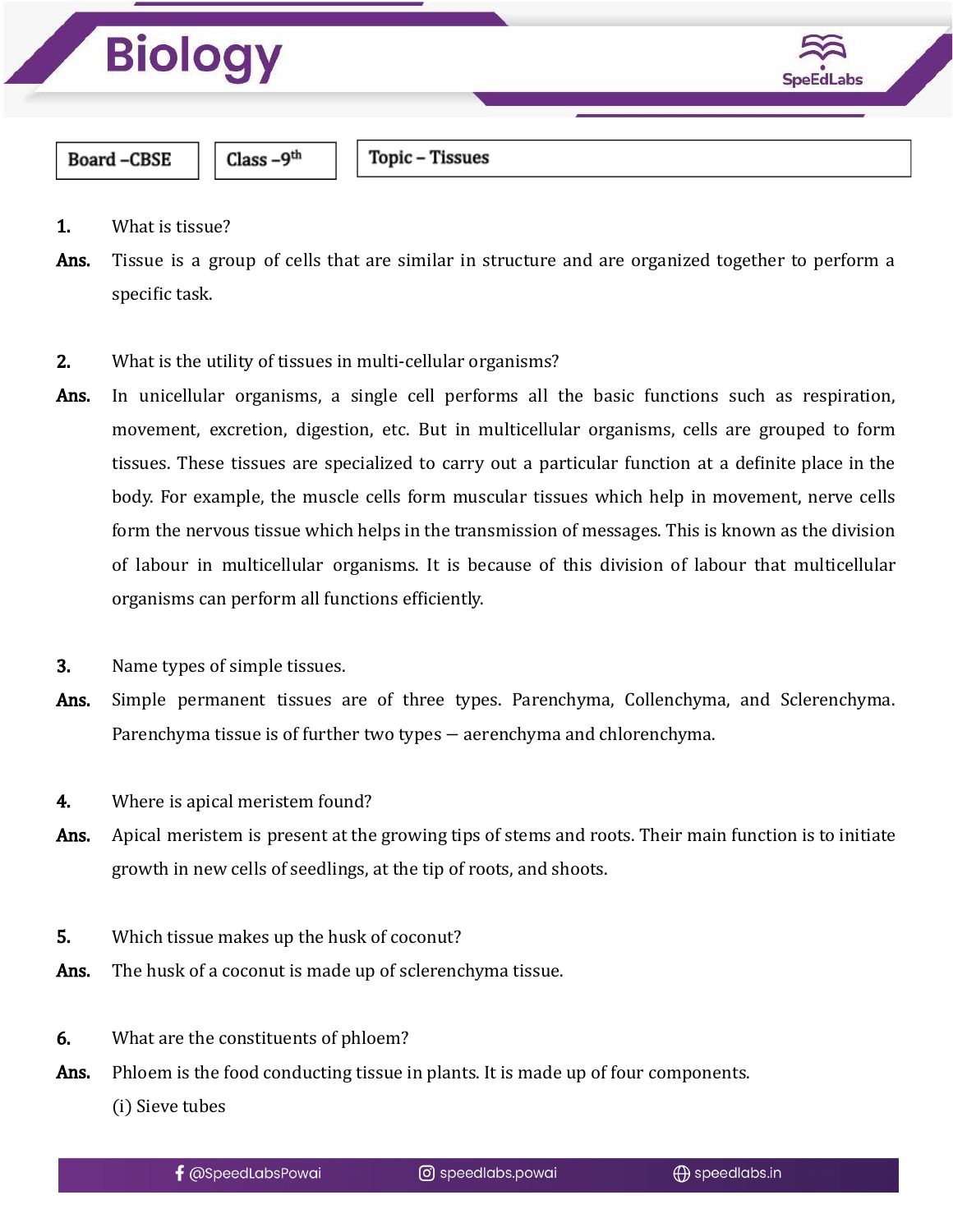



- (ii) Companion cells
- (iii) Phloem parenchyma
- (iv) Phloem fibres
- 7. Name the tissue responsible for movement in our body.
- Ans. The muscular tissue is responsible for movement in our body.
- 8. What does a neuron look like?
- Ans. A neuron consists of a cell body with a nucleus and cytoplasm. It has two important extensions known as the axon and dendrites. An axon is a long thread-like extension of nerve cells that transmits impulses away from the cell body. Dendrites, on the other hand, are thread-like extensions of the cell body that receive nerve impulses. Thus, the axon transmits impulses away from the cell body, whereas the dendrite receives nerve impulses. This coordinated function helps in transmitting impulses very quickly.



- 9. Give three features of cardiac muscles.
- Ans. Three features of cardiac muscles are.
	- (i) Cardiac muscles are involuntary muscles that contract rapidly but do not get fatigued.
	- (ii) The cells of cardiac muscles are cylindrical, branched, and uninucleate.
	- (iii) They control the contraction and relaxation of the heart.
- 10. What are the functions of areolar tissue?
- Ans. Functions of areolar tissue.
	- (i) It helps in supporting internal organs.